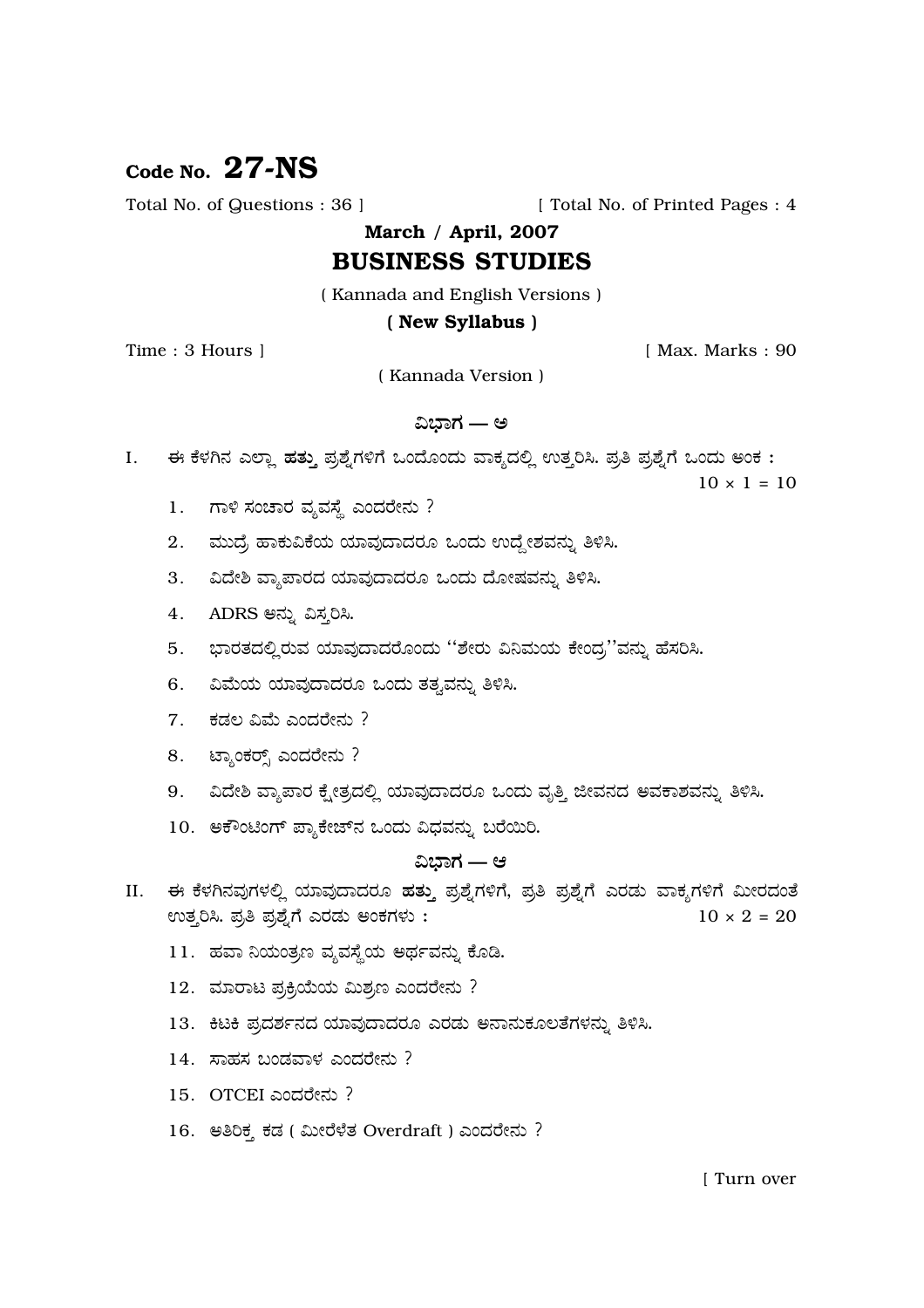Code No. 27-NS

- 17. ಎಲೆಕ್ಟಾನಿಕ್ ಹಣ ವರ್ಗಾವಣೆ ಎಂದರೇನು ?
- $18.$  ಮರುವಿಮೆ ಎಂದರೇನು ?
- 19. ಜಲ ಸಾರಿಗೆಯ ಯಾವುದಾದರೂ ಎರಡು ಅನಾನುಕೂಲತೆಗಳನ್ನು ತಿಳಿಸಿ.
- 20. ವ್ಯವಹಾರದ ನೈತಿಕತೆ ಎಂದರೇನು ?
- 21. ಬಳಕೆದಾರರ ಸಂರಕೃಣೆ ಎಂದರೇನು ?
- 22. ಇ-ಕಾಮರ್ಸ್ ನ ಎರಡು ಉಪಯೋಗಗಳನ್ನು ತಿಳಿಸಿ.

## ವಿಭಾಗ — ಇ

- III. ಈ ಕೆಳಗಿನವುಗಳಲ್ಲಿ ಯಾವುದಾದರೂ ಆರು ಪ್ರಶ್ನೆಗಳಿಗೆ, ಪ್ರತಿ ಪ್ರಶ್ನೆಗೆ ಹದಿನ್ಯೆದು ಸಾಲುಗಳಿಗೆ ಮೀರದಂತೆ ಉತ್ತರಿಸಿ. ಪ್ರತಿ ಪ್ರಶ್ನೆಗೆ ಐದು ಅಂಕಗಳು:  $6 \times 5 = 30$ 
	- 23. ಸ್ಥಾವರ ವಿನ್ಯಾಸದ ಮೇಲೆ ಪ್ರಭಾವ ಬೀರುವ ಮುಖ್ಯ ಅಂಶಗಳನ್ನು ತಿಳಿಸಿ.
	- 24. ಜಾಹೀರಾತಿನ ಯಾವುದಾದರೂ ಐದು ಧ್ಯೇಯಗಳನ್ನು ತಿಳಿಸಿ.
	- 25. ಕೋರಿಕೆಯ ಗೃಹಗಳ ಕಾರ್ಯಗಳನ್ನು ಬರೆಯಿರಿ.
	- 26. ಶೇರುಗಳು ಮತ್ತು ಸಾಲಪತ್ರಗಳ ನಡುವಿನ ಐದು ವ್ಯತ್ಯಾಸಗಳನ್ನು ತಿಳಿಸಿ.
	- 27. ದಾಸ್ತಾನು ಮಳಿಗೆಗಳ ಯಾವುದಾದರೂ ಐದು ಕಾರ್ಯಗಳನ್ನು ತಿಳಿಸಿ.
	- 28. ಬಳಕೆದಾರರ ವಿಷಯದಲ್ಲಿ ವ್ಯವಹಾರಕ್ಕೆ ಇರುವ ಸಾಮಾಜಿಕ ಹೊಣೆಗಾರಿಕೆಯನ್ನು ಸಂಕ್ಷಿಪ್ತವಾಗಿ ವಿವರಿಸಿ.
	- 29. ಬಳಕೆದಾರರ ಯಾವುದಾದರೂ ಐದು ಹಕ್ಕುಗಳನ್ನು ತಿಳಿಸಿ.
	- 30. ಅಂಕಿ-ಅಂಶ ಆಧಾರಿತ ನಿರ್ವಹಣೆಯ (DBMS) ಕಾರ್ಯಗಳನ್ನು ಸಂಕ್ಷಿಪ್ತವಾಗಿ ವಿವರಿಸಿ.
	- 31. ವಾಣಿಜ್ಯ ಪದವಿಧರರಿಗೆ ವಿಮಾ ಕೈೕತ್ರದಲ್ಲಿನ ವೃತ್ತಿಜೀವನದ ಅವಕಾಶಗಳನ್ನು ವಿವರಿಸಿ.

## ವಿಭಾಗ — ಈ

- IV. ಈ ಕೆಳಗಿನವುಗಳಲ್ಲಿ ಯಾವುದಾದರೂ ಮೂರು ಪ್ರಶ್ನೆಗಳಿಗೆ, ಪ್ರತಿ ಪ್ರಶ್ನೆಗೆ ಮೂವತ್ತು ಸಾಲುಗಳಿಗೆ ಮೀರದಂತೆ ಉತ್ತರಿಸಿ. ಪ್ರತಿ ಪ್ರಶ್ನೆಗೆ ಹತ್ತು ಅಂಕಗಳು:  $3 \times 10 = 30$ 
	- 32. ಯಶಸ್ಸಿ ವಿಕ್ರಯ ಚತುರನ ಲಕ್ಷಣಗಳನ್ನು ವಿವರಿಸಿ.
	- 33. ಆಮದು ವ್ಯಾಪಾರದ ಕ್ರಮಾನುಗತಿಯನ್ನು ಸಂಕ್ಷಿಪ್ತವಾಗಿ ವಿವರಿಸಿ.
	- 34. ಶೇರು ವಿನಿಮಯ ಕೇಂದ್ರದ ವಿವಿಧ ಕಾರ್ಯಗಳನ್ನು ವಿವರಿಸಿ.
	- 35. ಅಗ್ನಿ ವಿಮೆ ಎಂದರೇನು ? ವಿವಿಧ ರೀತಿಯ ಅಗ್ನಿ ವಿಮಾ ಪಾಲಿಸಿಗಳನ್ನು ವಿವರಿಸಿ.
	- 36. ವಾಯು ಸಾರಿಗೆಯ ಅನುಕೂಲತೆಗಳು ಮತ್ತು ಅನಾನುಕೂಲತೆಗಳನ್ನು ವಿವರಿಸಿ.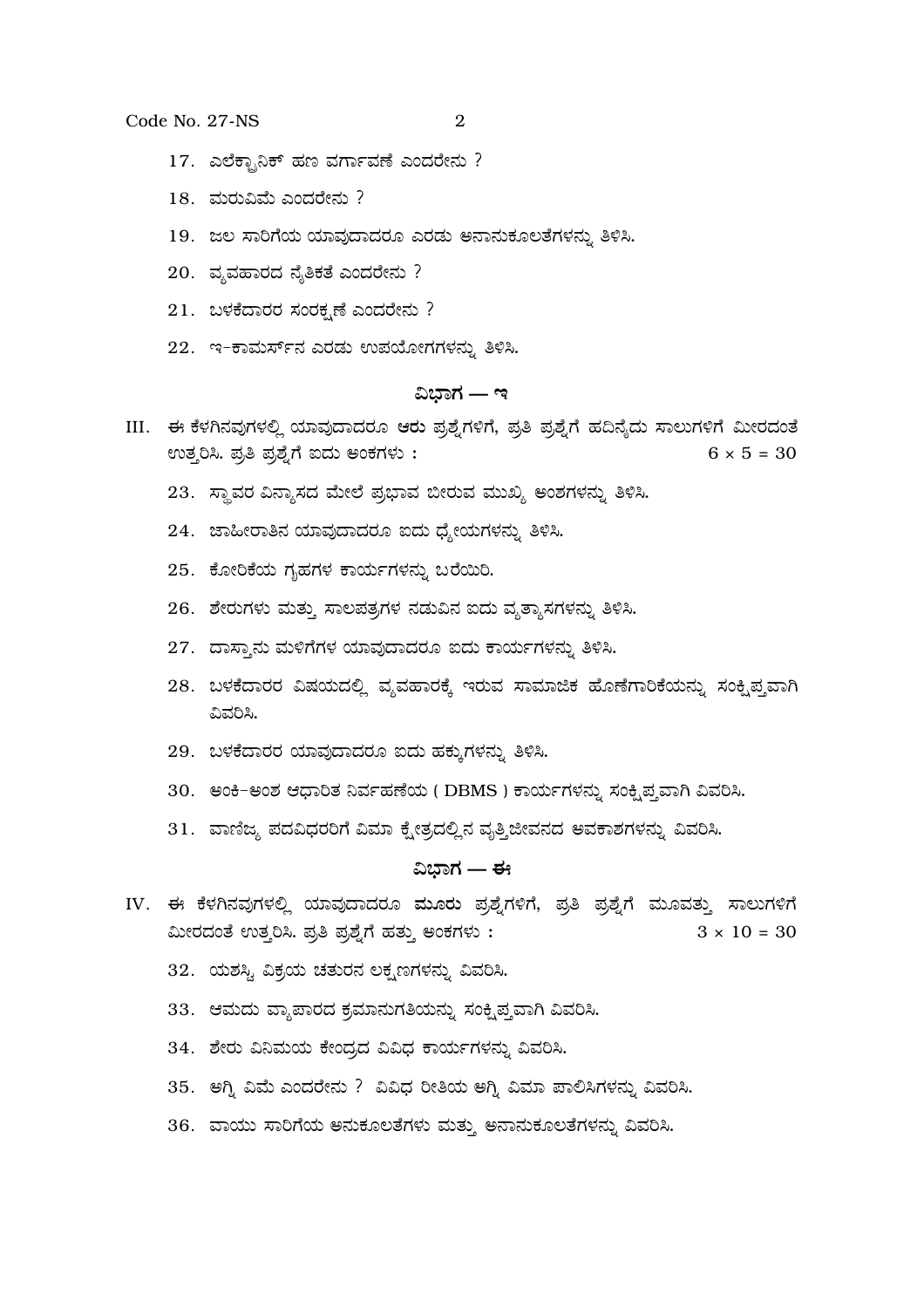## ( English Version )

#### SECTION – A

- I. Answer all *ten* questions in a sentence each. Each question carries *one* mark.  $10 \times 1 = 10$ 
	- 1. What is Ventilation ?
	- 2. Mention one of the objectives of branding.
	- 3. Mention one of the demerits of Foreign trade.
	- 4. Expand 'ADRS'.
	- 5. Give an example for Stock Exchange in India.
	- 6. Mention any one of the principles of Insurance.
	- 7. What is Marine Insurance ?
	- 8. What are Tankers ?
	- 9. Mention any one career opportunity in Foreign trade.
	- 10. State one of the Accounting Packages used.

#### SECTION – B

- II. Answer any *ten* of the following questions in not more than *two* sentences each. Each question carries *two* marks.  $10 \times 2 = 20$ 
	- 11. Give the meaning of Air-conditioning.
	- 12. What is marketing mix ?
	- 13. Mention any two disadvantages of Window display.
	- 14. What is Venture Capital ?
	- 15. What is OTCEI ?
	- 16. What is overdraft ?
	- 17. What do you mean by electronic fund transfer ?
	- 18. What is Re-insurance ?
	- 19. Mention any two disadvantages of Water transportation.
	- 20. What do you mean by business ethics ?
	- 21. What is consumer protection ?
	- 22. Mention two uses of E-commerce.